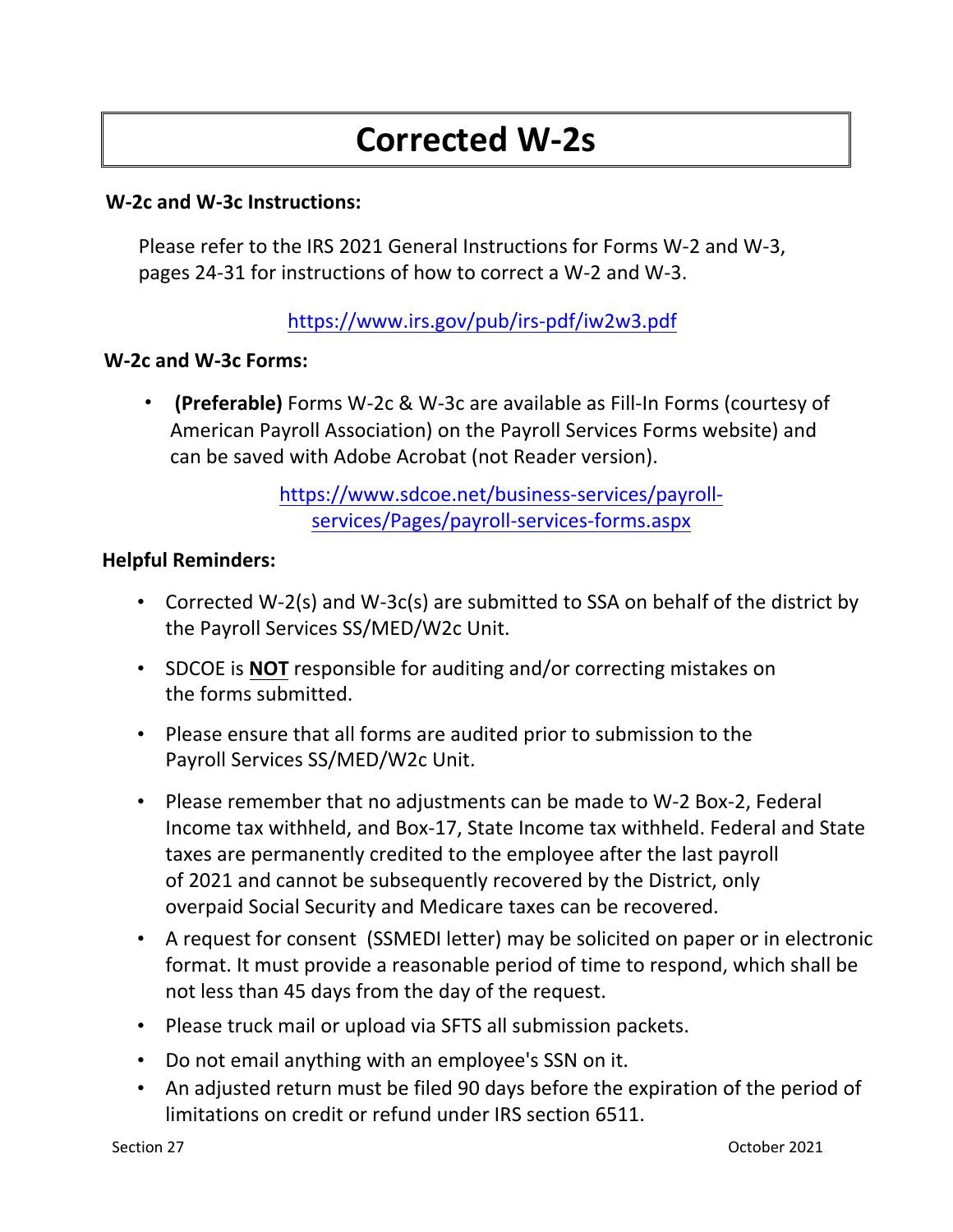## **Submission to Payroll Services SS/MED/W2c Unit:**

- 1) W-3c Original with explanation for correction
- 2) W-2c (Copy A only)
- 3) A copy of the Original W-2
- 4) Depending on whether the correction is a Decrease or an Increase in Gross Pay:
	- a) For a DECREASE in SS and/or Medi Gross, please submit:
		- 1. SS/Medi Letter signed by employee OR
		- 2. Unsigned SS/Medi Letter with one of the following explanations (written diagonally across full page and signed/dated by district personnel
			- $\checkmark$  Employee declined to sign
			- $\checkmark$  No timely response from employee
	- b) For an INCREASE in SS and/or Medi Gross, please submit proof of payment:
		- 1. Cancelled check
		- 2. Receipt of payment
		- 3. If a payment is utilized, do not send. Please send only a memo that confirms that re-payment to the district has been made in full.
- 5) Detailed back-up documentation showing reason(s) for the corrected W-2.
	- a) Workers Compensation Abatement:
		- 1. Abatement Worksheet for Workers Compensation
		- 2. 3rd Party Administrator Workers Compensation Report
	- b) Salary Overpayment
		- 1. Form 113 : Salary Overpayment worksheet
- 6) There is a MAXIMUM of five W-2c per W-3c allowed per each packet submission to the Payroll Services SS/MED/W2c Unit to expedite handling.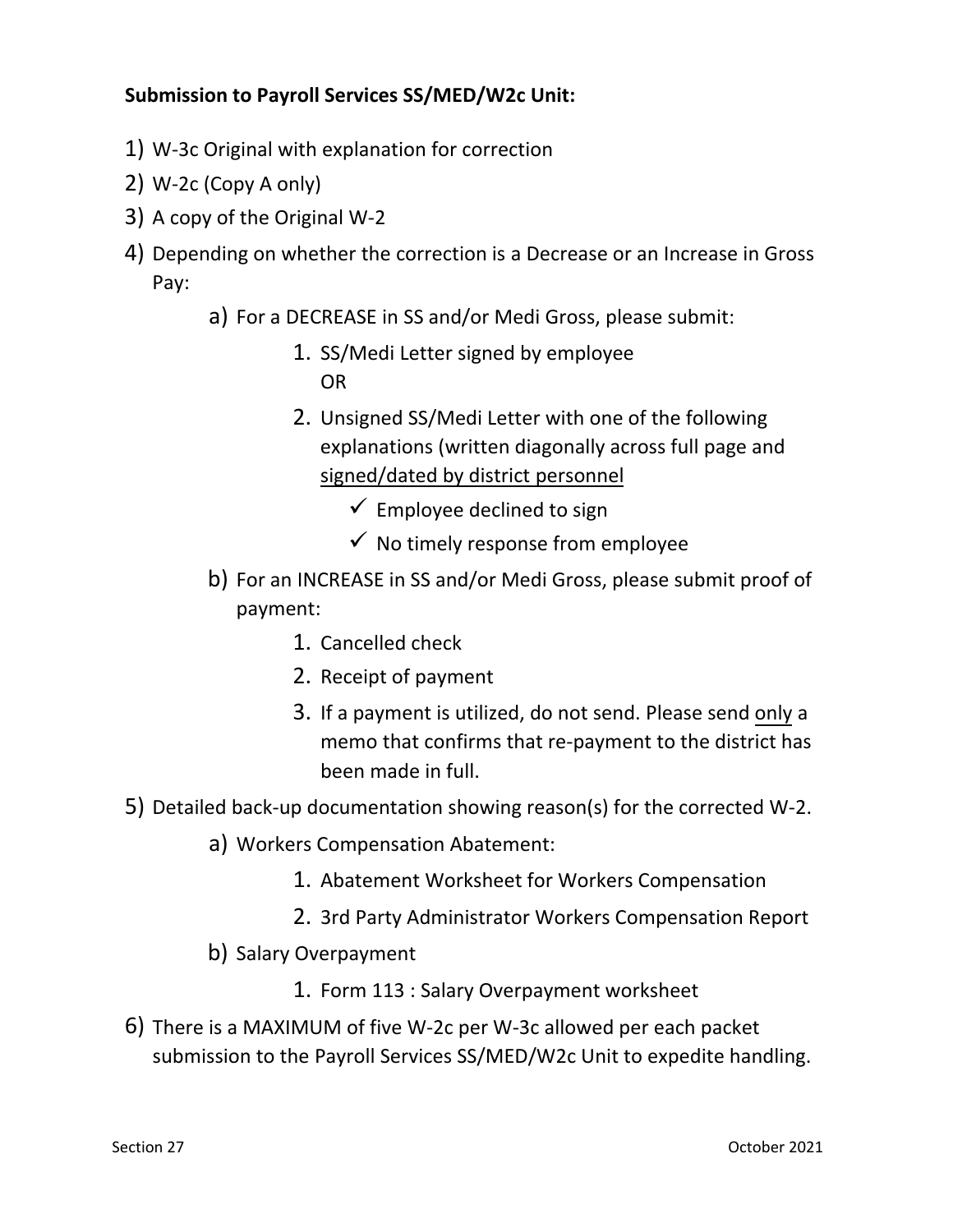- 7) W-2C packets should be grouped by:
	- a. Increases to Income/taxes
	- b. Decreases to Income/taxes
	- c. Refund of Employer and Employee taxes (with signed SS/Medi letter)
	- d. Refund of Employer Taxes Only (with unsigned SS/Medi letter)

An employee consent letter must:

- Contain the name, address, and social security number (or truncated taxpayer identification number, when appropriate) of the employee;
- Contain the name, address, and EIN of the employer;
- Contain the tax period(s), type of tax, and the amount of tax for which the consent is provided;
- Affirmatively state that the employee authorizes the employer to claim a refund for the overpayment of the employee share of tax;
- For amounts collected in a prior year, include the employee's written statement certifying that the employee hasn't made any previous claims (or the claims were rejected) and won't make any future claims for refund or credit of the amount of the overcollection;
- Identify the basis of the claim;
- Be dated and contain the employee's signature under penalties of perjury. The penalties of perjury statement should be located immediately above the required signature.